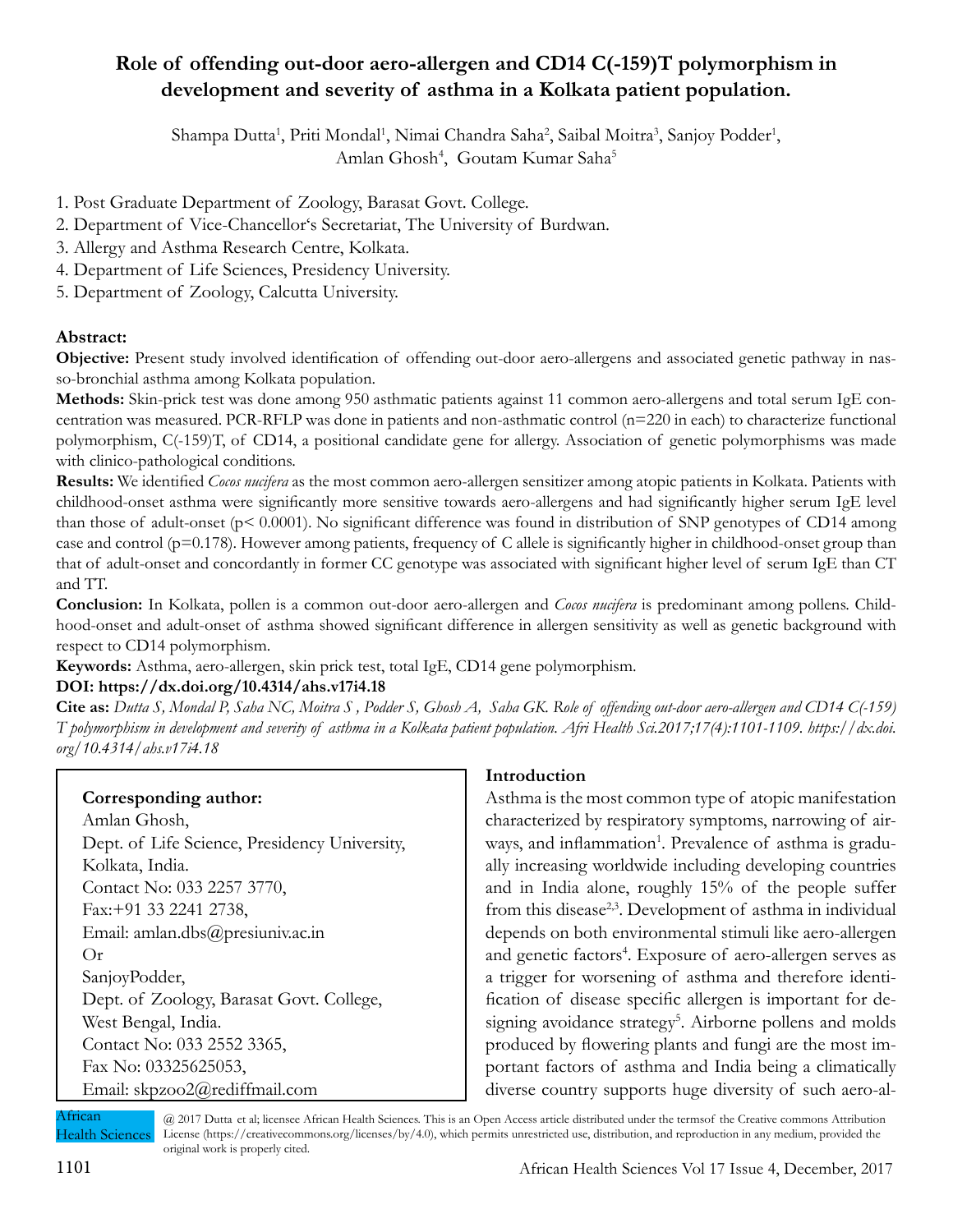lergens in different regions. In asthma, atopic response is characterized by allergic inflammation induced by Th2 (T-helper type-2) derived cytokines and production of allergen specific immunoglobulin-E (IgE)<sup>6</sup>. The gene encoding Cluster Differentiation antigen (CD14) is localized on chromosomal 5q31.1 region which is associated with both asthma and total serum IgE concentration<sup>7</sup>. Actually CD14 is a pattern recognition factor that plays a central role in innate immunity through recognition of bacterial lipopolysaccharide (LPS) leading to Th1 differentiation and suppression of Th2-dependent IgE responses<sup>8</sup>.

CD14 protein is found either as membrane molecule (mCD14) expressed primarily on the surface of monocytes / macrophagesor as soluble form (sCD14) in serum<sup>9</sup>. Regulation of CD14 gene expression and serum level of sCD14 might affect the proportion of Th1 to Th2 cells, thereby influencing IgE responses and associated inflammatory phenotype in asthma. Thus, alterations of CD14 expression appear to be important in asthma, and is likely to be regulated, at least partially, at the gene level. A genetic variant in the promoter region of the CD14, C(-159)T or rs2569190 has been found to be associated with altered levels of sCD14 and total serum IgE<sup>9</sup>. Role of CD14 polymorphism in asthma is widely explored in different ethnic population with diverse success i.e. Baldini et al (1999)<sup>9</sup> reported association of CC homozygote with higher serum IgE level compared to CT and TT genotypes in atopic non-Hispanic white children. Similar findings were also reported by Buckova et al  $(2003)^4$  in Czech, Koppelman et al  $(2001)^{10}$  in Dutch and Leung et al  $(2003)^{11}$  in Hong Kong Chinese subjects.

On the contrary, Kedda et al  $(2005)^{12}$  found no association of the polymorphism with asthma in Australian subjects and Martinez et al (2007)<sup>13</sup> proposed association of both C and T alleles of the polymorphism with allergic manifestation depending upon level of allergen exposure. There is paucity of data regarding aero-allergen sensitization among atopic patients in the Kolkata metropolitan area, particularly in asthma and CD14 polymorphisms in the same population. This study was undertaken to identify the common aero-allergen sensitizers among atopic patients and explore association of CD14 polymorphisms with disease onset and severity in the Bengali population of Kolkata.

# **Methods**

# **Study subjects:**

**i. Selection of patients' and control subjects:** The study group composed of 950 patients clinically diagnosed as suffering from bronchial asthma at the Outpatient Department of the Allergy & Asthma Research Centre, Kolkata from 2010-2013.

**Inclusion criteria:** Individuals diagnosed as asthmatic patients on the basis of the criteria mentioned earlier<sup>14</sup> were case subjects. Briefly individuals having at least 6 positive among the 8 symptoms (presence of wheezy dysponea; presence of frequent cough; presence of ronchi; showing intervals of relative/ complete freedom from symptoms; reports of onset of asthmatic bouts at an early age; with personal history of atopic diseases such as infantile eczema, hay fever and or urticaria; having family history of atopy; report of definite history of allergy to inhalant allergen, particularly to house dust) were considered as suffering from bronchial asthma that later confirmed by Spirometry. Individuals accompanying the case subjects, but not blood relative to the later, were selected as control. In total 220 healthy unrelated individuals (120 male and 100 female) belonging to the same age group and locality (Kolkata) of case and without any history of atopy were selected as control subject. The detailed information of case and control individuals is described in table-1a and b.

**Exclusion criteria:** Cases with other organic and systematic diseases such as hypertension, diabetes, and also pregnant and lactating females were excluded. The personal and/or family history of each individual patient was recorded in a well prepared questionnaire and a complete record of the patients' physical and clinical condition was also maintained. Stool examination was done for three consecutive days against each case subjects to exclude possible interference of parasitic infections in the total IgE level of sera.

ii. **Patient population:** 950 asthmatic patients were enrolled into the study group of which 550 were male and 400 female. Each category was again stratified according to age groups i.e. child (≤12Years), adolescent (12-19 years) and adult (≥20 years), according to age of asthma onset i.e. childhood onset (< 20 years) and adult onset  $(\geq 20 \text{ years})$  and also according to disease severity i.e. mild, moderate and severe (Table-1a and b).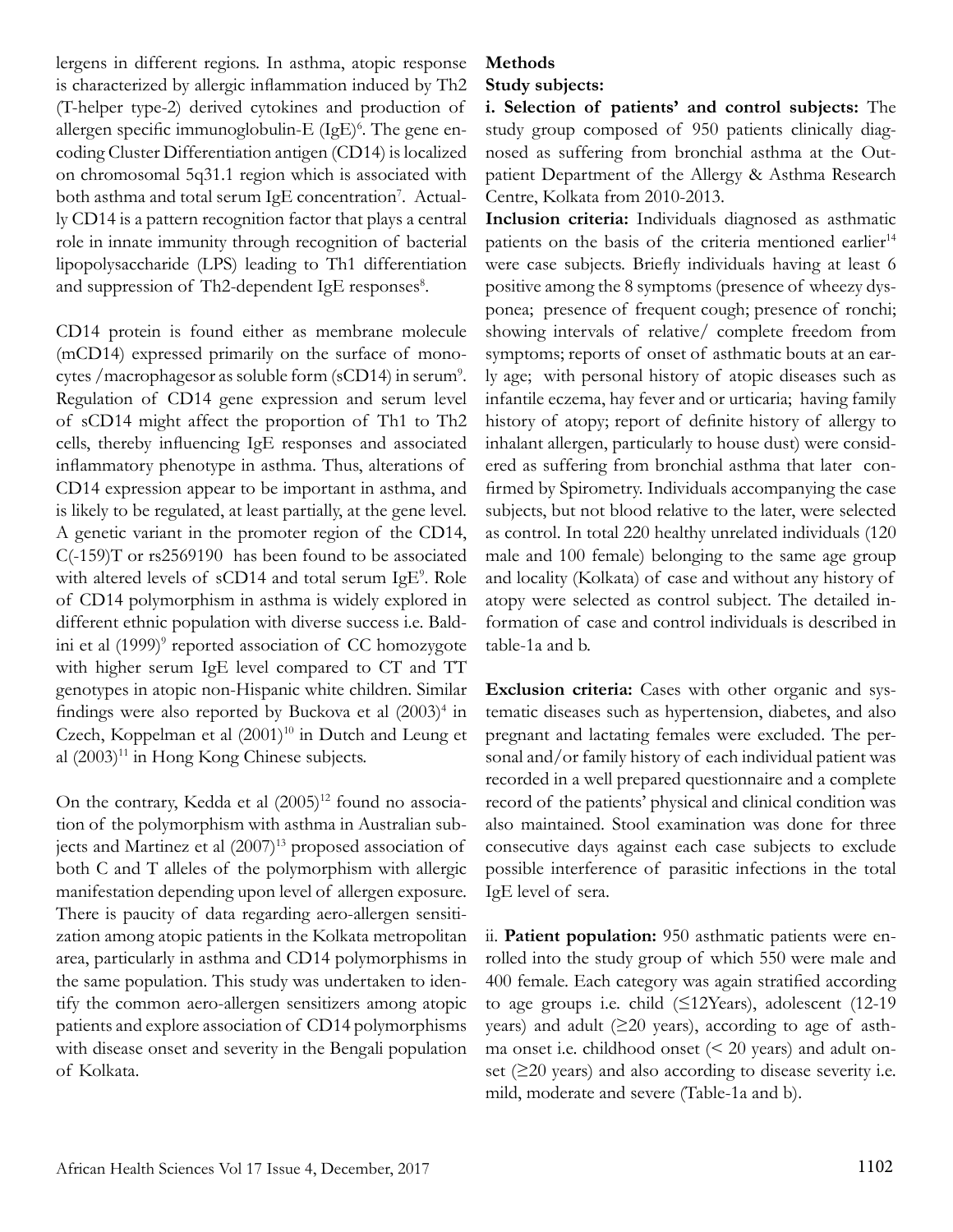| <b>Characteristics</b>                      |                                | Case        | Control    |
|---------------------------------------------|--------------------------------|-------------|------------|
| <b>Sex</b>                                  | Male                           | 550 (58%)   | 125 (57%)  |
|                                             | Female                         | 400 (42%)   | 95 (43%)   |
|                                             |                                |             |            |
| Age                                         | 12 (Child)                     | 158 (17%)   | $0(0\%)$   |
|                                             | 13-19 (adolescent)             | 60 (6%)     | 31 (14%)   |
|                                             | 20 (Adult)                     | 732 (77%)   | 189 (86%)  |
|                                             |                                |             |            |
| <b>Bronchial asthma (Doctors diagnosis)</b> |                                | 950 (100%)  | $0(0\%)$   |
|                                             |                                |             |            |
|                                             | Child hood onset (<20 years)   | 432 (45%)   | $0(0\%)$   |
| <b>Age of Onset</b>                         | Adult Onset (≥20 years)        | 518 (55%)   | $0(0\%)$   |
|                                             |                                |             |            |
| <b>Disease severity</b>                     | Mild (Persistent)              | 219 (23%)   | $0(0\%)$   |
|                                             | Moderate (Persistent)          | 295 (31%)   | $0(0\%)$   |
|                                             | Severe (Persistent)            | 436 (46%)   | $0(0\%)$   |
|                                             |                                |             |            |
|                                             | Allergic rhinitis or Urticaria | 493 (52%)   | $0(0\%)$   |
| Other atopic<br>symptoms                    | Both                           | 94 (9.8%)   | $0(0\%)$   |
|                                             | None                           | 363 (38.2%) | 220 (100%) |

**Table-1a: Detailed information of the case and control subjects**

#### **Table-1b: Criteria for diagnosis of asthma severity**

|                          | <b>Persistent Asthma</b> |                |                     |  |
|--------------------------|--------------------------|----------------|---------------------|--|
|                          | Mild                     | Moderate       | <b>Severe</b>       |  |
| Asthma Symptoms          | $\geq$ 3days/week        | Daily          | Throughout the day  |  |
| Night time awakenings    | $3-4$                    | >1             |                     |  |
| due to asthma            | nights/month             | night/week     | 7 nights/week       |  |
| Frequency of Short-      |                          |                |                     |  |
| acting beta2 agonist use | $\geq$ 3days/week        | Daily          | Several times a day |  |
| Interference with        | Minor                    | Some           |                     |  |
| normal activity          | limitation               | limitation     | Extreme limitation  |  |
| % predicted FEV1         |                          |                |                     |  |
| (mean±SEM)               | $80.3 \pm 1.5$           | $72.5 \pm 1.9$ | $58.1 \pm 2.8$      |  |

All (950) have been diagnosed to suffer from allergic asthma of which 61.8% of patients had also concomitant allergic rhinitis or urticaria or both.

## **Allergy skin tests**

Skin prick test of 950 patients against 6 types of pollen and 5 types of molds (obtained from Credisol India Ltd. Mumbai) were done as described earlier<sup>14</sup>. The allergens were selected on the basis of their predominance in environment of Kolkata metropolis. The interpretation of skin prick test result was done following the method of Grater et al  $(1982)^{15}$ . Only 2+ and above reactions  $(2+)$  to 3+) were considered clinically significant.

## **Quantification of total IgE level**

Estimation of total serum IgE was carried out in 950 patients by Enzyme Immuno Assay (EIA) using chemicals Pathozyme Immunoglobulin (Ref: OD 417) supplied by Glaxo Smithkline Pharmaceuticals Ltd., Mumbai. The concentration of IgE is directly proportional to the color intensity of the test and the assay was calibrated against the WHO<sup>16</sup> standard for IgE.

#### **Genotyping of rs2569190**

This was done in 220 asthmatic individuals (case) all of which were skin test positive and in an equal number of healthy unrelated control.

**a. Genomic DNA isolation:** Genomic DNA was isolated from peripheral blood leukocytes by the proteinase-K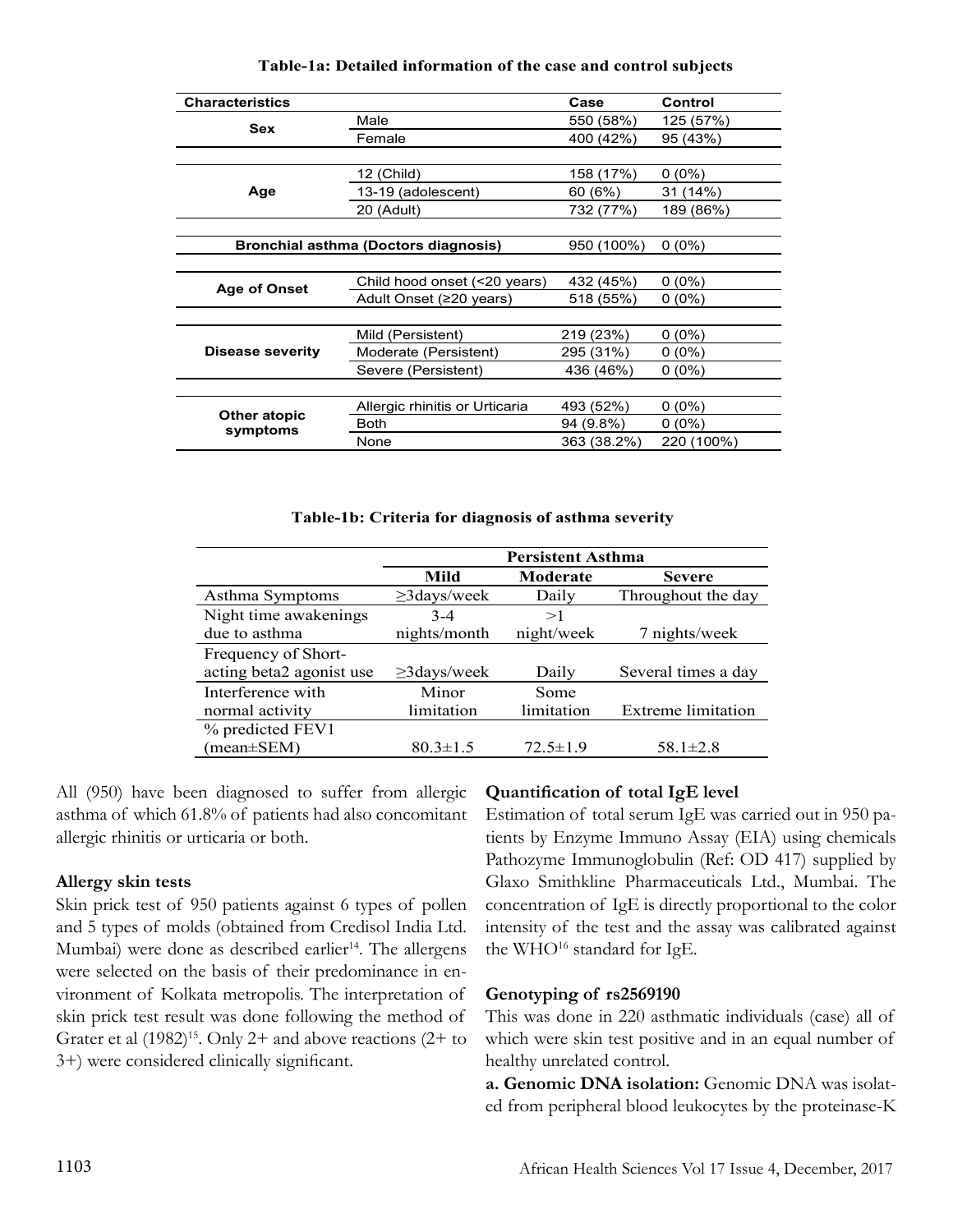digestion of cells followed by phenol/chloroform extraction according to a standard method<sup>17</sup>.

**b. PCR-RFLP:** Polymerase chain reaction (PCR) was carried out in a volume of 20 μl reaction mixture containing 50 ng genomic DNA, 4 pmol of each primers (Forward, 5'-GTGCCAACAGATGAGGTTCAC-3' and reverse 5'-CCTCTGTGAACCCTGATCAC-3'), 0.2 mM of each deoxynucleotide triphosphates (Sibenzyme, Russia) and 1 unit of Taq polymerase (Sibenzyme, Russia). Following PCR, the product was digested with 2 units of AVAII endonuclease (New England Biolabs) for overnight, electrophoresed on 2% agarose gel and visualized by ethidium bromide staining on a gel documentation system (Bio-Rad GS-800). Ava II is specific for the sequence GGTCC which is present in PCR products containing only CD14 (-159) T alleles. The PCR product is 497 base pairs in length, digestion of which yielded bands of 497 base pairs in CC homozygotes, 144 and 353 base pairsin TT homozygotes, and all the three bands (144, 353 and 497 base pairs) in heterozygotes.

**c. DNA sequencing:** Representative samples for each genotype from case and control were subjected to auto-sequencing for validation. Both strands of each representative genotypes were subjected to sequencing using ABI PRISMTM BD Terminator Cycle Sequencing kit (PE Applied Biosystems, Foster City, CA, USA) and electrophoresed in 3100-Avant Genetic Analyzer (PE Applied Biosystems Inc,USA). The obtained electropherograms were analyzed using the sequencing analysis software (version 1.01, Applied Biosystem). Identification of specific sequence variations in the CD14 promoter region (-159 C/T) was done by aligning the forward and reverse complement sequences with the corresponding reference sequences (ensemble.org) using the Clustal W multiple alignment software program (European Bio Informatics Institute).

## **Data analysis**

Chi-square test, student t-test and Analysis of variance (ANOVA) were used to compare the allergic responses towards different aero-allergens, total serum IgE level and differences in genotype or allele frequencies of CD14 polymorphism in different age groups, genders etc. ANOVA was used to compare serum concentration of total IgE among CD14 genotypes in different groups with specific allergic phenotypes. Odds ratio (OR) and confidence intervals were calculated. P-values less than 0.05 were considered to be significant. All the statistical analysis was performed using statistical program Graph-Pad PRISM (version-5, 2007). For case control study of CD14 polymorphism, the power was estimated using Genetic power calculator<sup>17</sup>. Power was computed for an OR (Odds ratio) of approximately 0.8 for the SNP and it was 34%. Allele frequencies were estimated as the following formula: (frequency of homozygotes)  $+1/2$  (frequency of heterozygotes).

## **Ethical approval**

The Human Ethics Committee of Allergy and Asthma Research center, Kolkata approved this study with reference number CREC-AARC Ref: 03/200012. Informed written consent was obtained from all the participating individuals.

# **Results**

## **Skin prick test**

Of 950 patients, 638 (67%) gave positive immediate prick test reactions to at least one of the 11 aero-allergen sensitizers; in the remaining 312 (33%), there was no immediate skin reactivity (Table-2).

The most common aero-allergen sensitizers were pollen, of which most predominant one was *Cocos nucifera* (47%) followed by *Caesalpinia sp* (45%), *Caricapapaya* (40%), *Azadirachta indica* (38%), *Cynodon dactylon* (36%) and *Peltophorium sp* (32%). Amongst mold category, most predominant one was *Aspergillus fumigatus* (18%) followed by *Alternaria alternata* (17%), *Aspergillus niger* (16%), *Penicilium sp* (14%) and *Aspergillus tamarii* (12%). While considering the aero-allergen sensitizers with respect to severity of reactions, *Cocos nucifera* was found to be most potent i.e. 7%  $(66/950)$  of patients showed  $3+$  or more sensitivity to it, followed by *Caesalpinia* (5%, 47/950) and *Peltophorium*  (3%, 29/950) (Data not shown). No significant difference in the distribution of overall skin test positive individuals was found between male and female (p=0.285). However, when allergen sensitizers were considered individually, frequency of sensitive individuals was found to be significantly more among males than females for *Cocos nucifera*,  $(p=0.04)$  and *Cynodon dactylon*  $(p=0.023)$  among pollen and *Aspergillus fumigatus* (p=0.035), *Aspergillus niger* (p=0.034), and *Penicilium* (p=0.033) among molds (Table-2).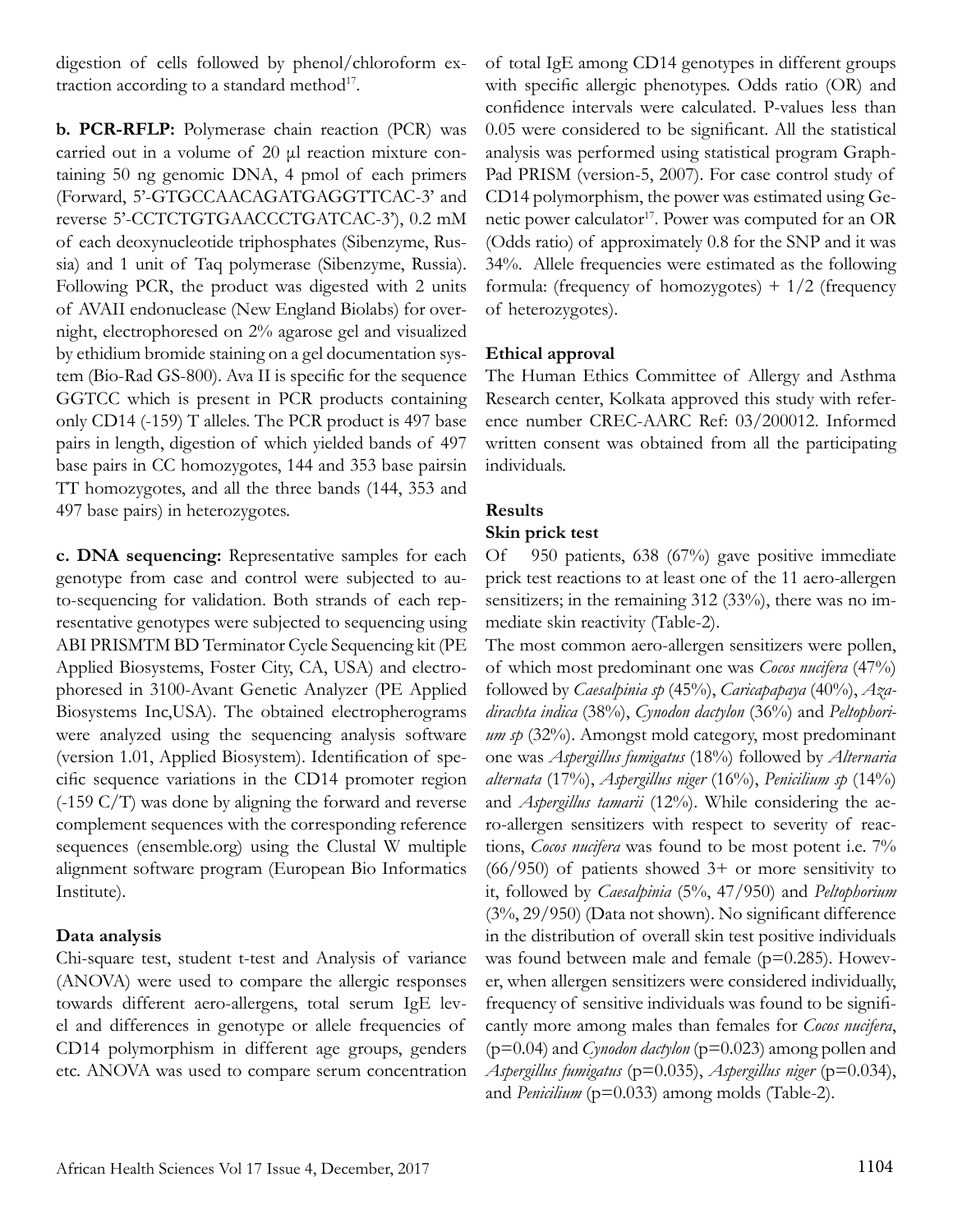| Skin prick test (positive) |                                      |               |                |          |  |  |  |  |
|----------------------------|--------------------------------------|---------------|----------------|----------|--|--|--|--|
|                            |                                      | Male          | Female         | p value  |  |  |  |  |
| Total                      | 638/950 (67%)                        | 377/550 (68%) | 261/400 (65%)  | 0.285    |  |  |  |  |
| Pollen                     | Cocos nucifera (300/638, 47%)        | 190/377 (50%) | 110/261 (42%)  | $0.04*$  |  |  |  |  |
|                            | Caesalpinia sp (285/638, 45%)        | 164/377 (44%) | 121/261 (46%)  | 0.47     |  |  |  |  |
|                            | Carica papaya (253/638, 40%)         | 148/377 (39%) | 105/261(40%)   | 0.8      |  |  |  |  |
|                            | Azadirachta indica (241/638, 38%)    | 142/377 (38%) | 99/261 (38%)   | 0.945    |  |  |  |  |
|                            | Cynodon dactylon $(231/638, 36%)$    | 150/377 (38%) | 81/261(31%)    | $0.023*$ |  |  |  |  |
|                            | Peltophorium sp (207/638, 32%)       | 122/377 (32%) | 85/261 (32%)   | 0.956    |  |  |  |  |
| Mold                       | Aspergillus fumigatus (115/638, 18%) | 78/377 (21%)  | 37/261(14%)    | $0.035*$ |  |  |  |  |
|                            | Alternaria alternata (110/638, 17%)  | 67/377(18%)   | 43/261(16%)    | 0.669    |  |  |  |  |
|                            | Aspergillus niger (99/638, 16%)      | 68/377 (18%)  | $31/261$ (12%) | $0.034*$ |  |  |  |  |
|                            | <i>Penicilium sp</i> $(91/638, 14%)$ | 63/377 (17%)  | 28/261 (11%)   | $0.033*$ |  |  |  |  |
|                            | Aspergillus tamari (76/638, 12%)     | 47/377 (12%)  | 29/261 (11%)   | 0.603    |  |  |  |  |
| * $P < 0.05$               |                                      |               |                |          |  |  |  |  |

**Table-2: Result of skin prick test for pollen and molds.**

The frequency of skin test positive individuals was highest among children, which decreased gradually and significantly in adolescents and adults (Figure-1a). Furthermore, childhood onset group had significantly higher frequency of skin test positive individuals than that of adult onset (Figure-1b).



**Figure 1:** Relative proportion of skin test positive to skin test negative patients in child (≤12years), adolescent (13-19 years) and adult (≥20 years) (A) and according to age at onset of bronchial asthma i.e. childhood onset (<20 years) and adult onset (≥20 Years) (B). \* P<0.05 (Chi-square test).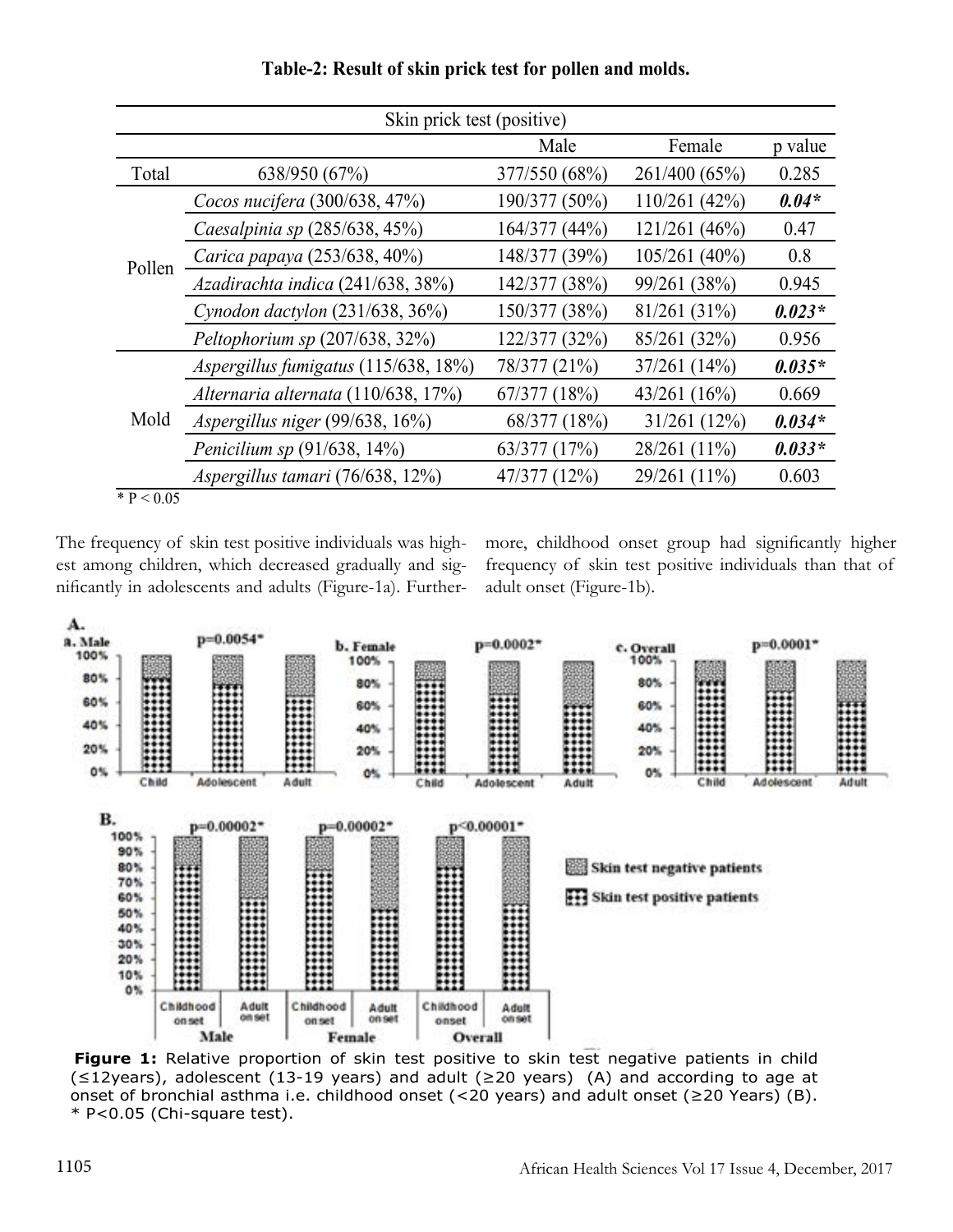#### **Total IgE level**

The average IgE level of total 950 patients was 528 IU/ mL (95% confidence interval 505-551 IU/mL). No significant difference in the mean IgE level was found among male and female concordant with the result of skin prick test. For both sexes, a significant negative correlation of total IgE level was found with the age of patients i.e. Children have the highest level of total IgE followed by adolescents and adults (Figure-2a). We also observed significantly higher IgE levels in patients with childhood-onset of asthma compared to those of adult-onset (Figure-2b) and across the patients with increase of severity of the disease (Figure2c) .



**Figure-2:** Geometric mean of total IgE level in child (≤12years), adolescent (13-19 years) and adult (≥20 years) (a) according to age at onset of bronchial asthma i.e. childhood onset  $(*20* years)$  and adult onset ( $\geq$ 20 Years) (b) and according to disease severity (c). P<0.05 (analysis of variance and t-test).

#### **Genotype frequency of the CD14 promoter region**

Two alleles (C and T) and three respective genotypes (CC, CT and TT) were readily detected for the CD14 promoter region at location -159 relative to transcription start site (Figure-3A&B). Genotype frequencies in cases and controls did not show any significant departure from the Hardy-Weinberg equilibrium ( $p = 0.89$  and 0.92, respectively). The frequency of heterozygous (CT) genotype was highest than either of homozygotes (CC and TT)in both case and control populations (Table-3a). There is no significant difference in the genotype or allelic frequencies for the CD14 polymorphism between asthmatic patients and controls (p= 0.178 and 0.177 respectively). The patients included in this analysis were all skin test positive and among them, there was a significant difference of allele and genotype distribution for CD14 polymorphism between childhood onset (<20 years) and adult onset groups ( $\geq 20$  years) ( $p=0.004$  and 0.001 respectively) (Table-3b) and across individuals with increase of disease severity (p=0.002 and 0.009 respectively) (Table-3c). The homozygous CC genotype and also C allele at CD14 -159 were predominant in patients with childhood onset of asthma compared to those of adult onset and in patients with moderate and severe form of the disease than those with a mild form of asthma.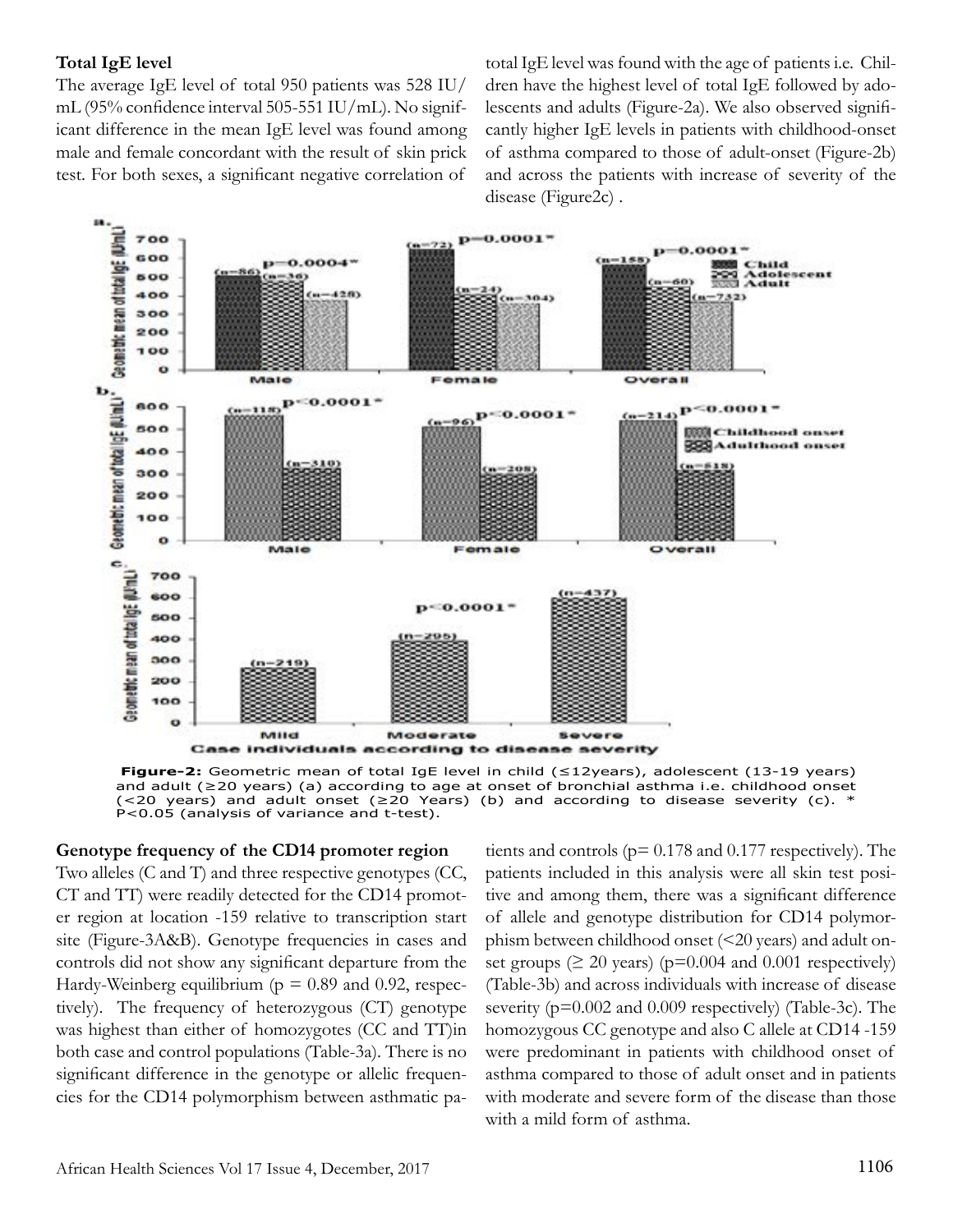

**Figure-3:** Genotyping of rs2569190 and its association with total serum IgE level. A. Detection of rs2569190 polymorphism by restriction fragment length polymorphism (RFLP) analysis. CC homozygote is in lane 5; TT homozygote is in lane 1 and CT heterozygotes are in lanes 2, 3, and 4. heterozygotes are in lanes 2, 3, and 4.<br>B. Representative chromatogram showing rs2569190 polymorphism and arrows indicate the polymorphic locus; CC homozygote (a), CT heterozygote (b) and TT homozygote (c). C. Scatter diagram showing total IgE levels in IU/ml and association with three rs2569190 genotypes; a. overall association, b. association with childhood onset (<20 years), c. association with adult onset ( $\geq$ 20 Years). \* P<0.05.

#### **Association of CD14 promoter region genotypes with IgE levels**

Total serum IgE level of case subjects were also tested for associations with SNP genotypes of the CD14 promoter region (Figure-3C). There was a significant increase  $(P=0.007)$  in total serum IgE levels in carriers of CC genotype compared to the CT and TT. However, when the patients were sub-divided according to age of disease onset, the differences in serum IgE levels remained significant  $(P=0.002)$  in the early onset group only, but in the late onset group of our study population, this association did not reach to statistical significance ( $p=0.868$ ).

#### **Discussion**

With a background of increased incidence of bronchial 1107 African Health Sciences Vol 17 Issue 4, December, 2017

asthma in Kolkata population, this study aimed to analyze environmental and genetic factors influencing such multifactorial disease condition. Among total 11 common out-door aero-allergens sensitizers (6 pollen and 5 molds), the most predominant one found in this analysis was *Cocos nucifera* followed by *Caesalpenia sp*, *Caricapa paya* etc, all of which belong to pollen category. This finding is in agreement with our previous study<sup>2</sup> indicating that pollen category is a more predominant aero-allergen over mold category in out-door air of Kolkata. On the contrary, mold category was found to be more common over pollen among asthmatic patients of South-Western Iran18 indicating importance of geographic location and associated conditions in this respect. A cross reactivity of *Cocos nucifera* with *Areca catechue*, *Phoenix sylvestris* and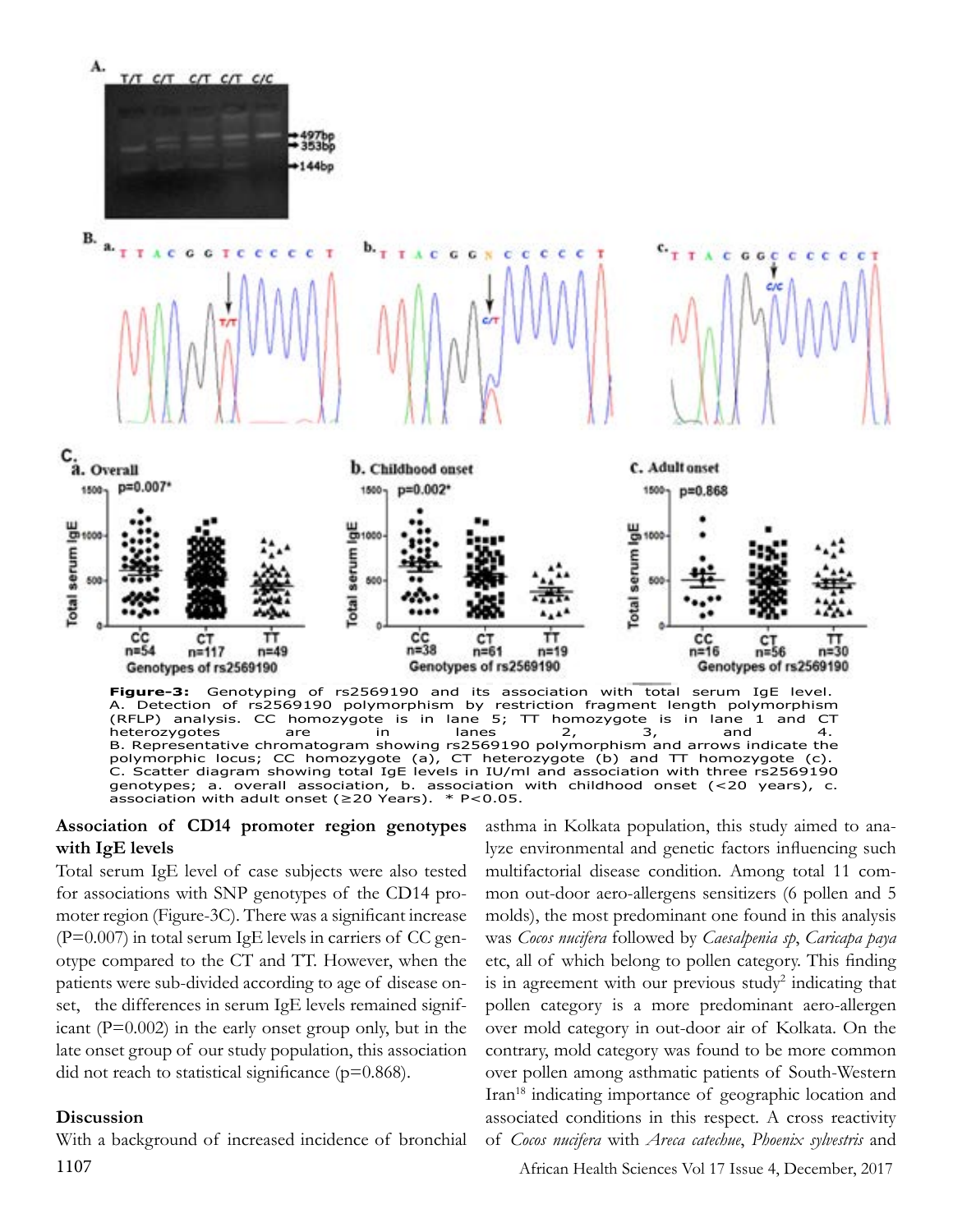some other members of *Palmacae* family was reported<sup>19</sup> from Eastern India. Surprisingly, very low skin sensitivity of both *Areca* and *Phoenix* as compared to *Cocos nucifera*  did not support such cross reactivity in our study population. In the present study, significantly higher numbers of skin test positive patients along with concordant higher level of total serum IgE were found among child and adolescents than in adults and this was preliminarily, in accordance, to the idea<sup>20</sup> of decline of asthma incidence and severity with age (Cut off values for normal IgE leveling blood: 4-10 years, <250IU/ml; 10-16 years, <200IU/ml;adults, <100IU/ml21). However, significant difference of skin test sensitivity and total IgE between childhood onset and adult onset groups imposed more importance on age of disease onset and some differential genetic interplay might be involved forsuch phenotypic heterogeneity. Similarly, Segala et al  $(2000)^{22}$  found phenotypic heterogeneity between childhood onset and adult onset asthma and reported comparatively more severity in adults having their disease onset in childhood.

Furthermore Craig et al  $(2010)^{23}$  also reported higher frequency of negative skin test and lower level of total serum IgE in patients with late onset asthma. Among the reported genetic polymorphisms involved in allergic manifestations through modulating TH2 mediated IgE response, CD14 C-159T was most widely studied. We found no significant difference in the allele and genotype frequencies of CD14 promoter polymorphism between asthmatic subject and healthy control; therefore, the gene did not seem to constitute a risk factor for the disease development. Similar findings have also been reported by Tan et al  $(2006)^{24}$  and Buckova et al  $(2001)^{4}$  in different IgE mediated allergic manifestations. Association of CD14 with asthma severity was widely explored in different population with conflicting results: Baldini et al  $(1999)$ <sup>9</sup> reported that C allele of the CD14 polymorphism was associated with atopy in non-hispanic white children as CC genotype was significantly more frequent among skin test positive individuals and associated with higher serum IgE than CT and TT. Similar finding was reported by Buckova et al (2003)<sup>4</sup> in Czech children sensitized to mold allergen. On the contrary Perin et al  $(2011)^{25}$  reported association of C allele of CD14 C(-159)T with severity of non-atopic asthma in Slovenian children and Kedda et al  $(2005)^{12}$  found no association of the polymorphism with asthma or asthma severity in an Australian adult population.

In present study with 220 skin test positive asthma patients, C allele was significantly more frequent in childhood onset group only and CC genotype was significantly correlated with higher level of total serum IgE, whereas no such significant association was found in adult onset group. Therefore, childhood onset and adult onset of asthma might be considered as specific sub-sets of the disease in which differential genetic predisposition might be interplaying and accounting for their phenotypic heterogeneity. This might also be an explanation to the inconsistent results reported by different authors on association of CD14 in atopic phenotype in addition to ethnicity. However, further study is warranted in this respect to establish the genetic heterogeneity existing between childhood onset and adult onset of asthma.

# **Conclusion**

Aero-allergens of pollen category seemed to be more prevalent and cause more severe sensitization in Kolkata metropolis than that of mold.This might have implications in designing preventive strategies. Childhood onset asthma seemed to be more severe than that of adult onset and this might have some genetic background. Therefore effective treatment plan should be designed separately for these two disease sub-sets in accordance.

## **Acknowledgement**

We are thankful to the Hon'ble Vice Chancellor, Presidency University Kolkata, and Principal, Barasat Govt. College, Kolkata. We also thanks to Dr. Sovan Roy, Senior Research Officer, WBDST for some specific technical help. Financial support for this work was provided by FRPDF (Faculty Research and Professional Development Fund) of Presidency University to Dr. Amlan Ghosh and from Department of Science & Technology, [Sanction No.:985(Sanc.)/ST/P/S&T/9G-12/2010, dated- 10.02.11] and Department of Biotechnology, [568(Sanc.)/BT-Estt/RD-19/2015 dated 03/08/2016], Govt. of West Bengal to Dr. Sanjoy Podder.

# **Conflict of interest**

The authors declare that they have no conflict of interest.

# **References**

1. Masoli M, Fabian D, Holt S, Beasley R. Global Initiative for Asthma (GINA) program: the global burden of asthma: executive summary of the GINA Dissemination Committee report. *Allergy* 2004; 59:469– PubMed ;478.